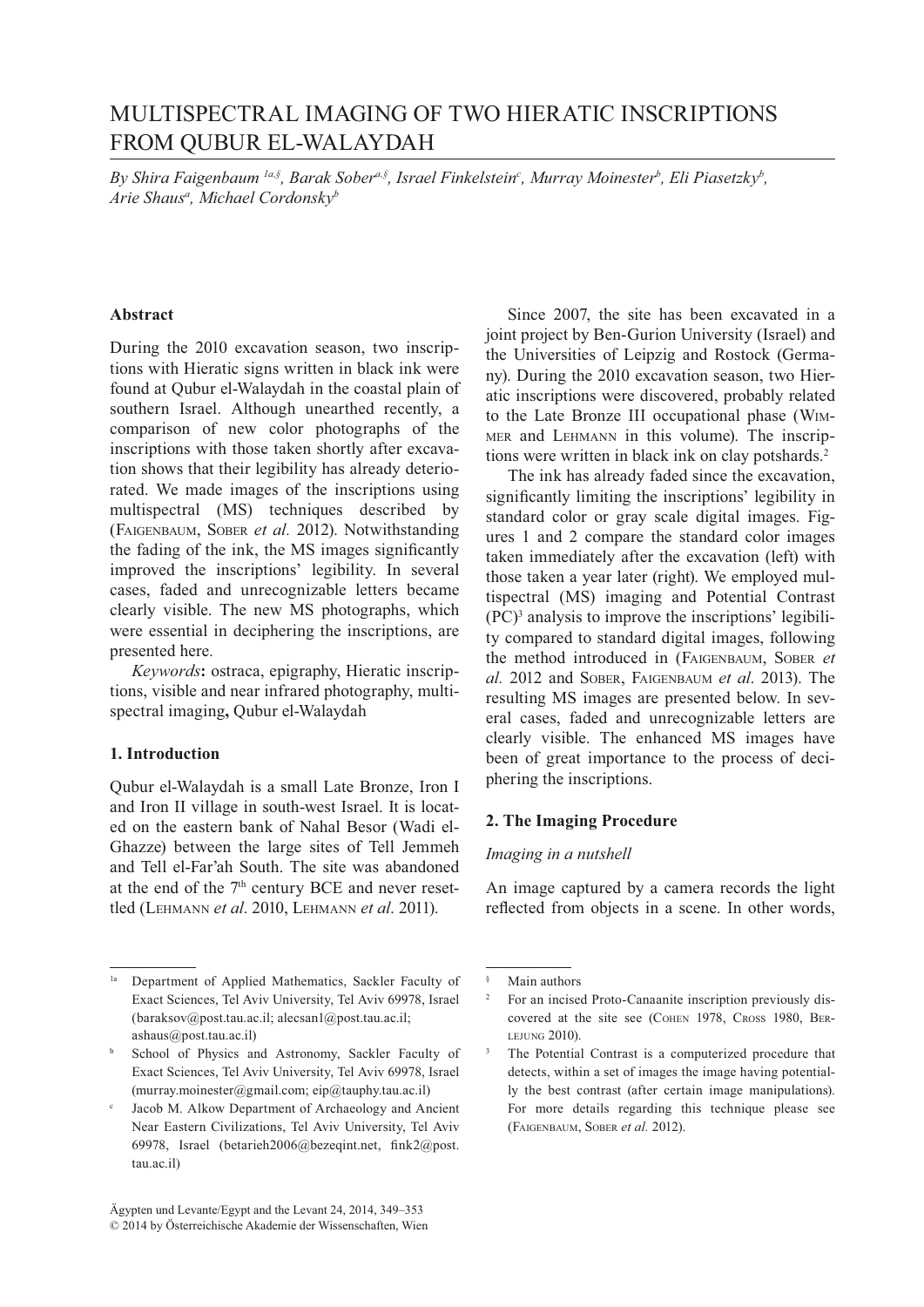

Fig. 1 Ostracon No. 13.072-07-S05 from Qubur el-Walaydah: left – image taken immediately after the excavation; right – image taken a year after the inscription was unearthed.



Fig. 2 Inscription No. 13.056–01-S01 from Qubur el-Walaydah: left – image taken immediately after the excavation; right – image taken a year after the inscription was unearthed.

each point (pixel) in the image represents the light reflected from the corresponding point in space. This light can either belong to the visible light range (i.e., wavelengths of 350–750 nm, see Figure 3) or be outside of it (e.g., Infra Red [IR hereafter]  $-$  above 750 nm, Ultra Violet – below 350 nm).

A standard digital camera produces an RGB (red, green and blue) color image. This image consists of three color channels, corresponding to different ranges of the visible light (red: 600–700 nm, green: 500–600 nm, blue: 400–550 nm). A combination of these channels gives the viewer a fullcolor image. From the color image, one can also create a gray level image by averaging the RGB channels. Additionally, each channel can be treated as a separate gray level image.

MS imaging produces a more detailed image than standard photography. Instead of three channels (ranges of wavelengths) representing red, green and blue, MS imaging typically produces eight, twenty or even several hundred channels (depending on the spectral resolution, i.e., the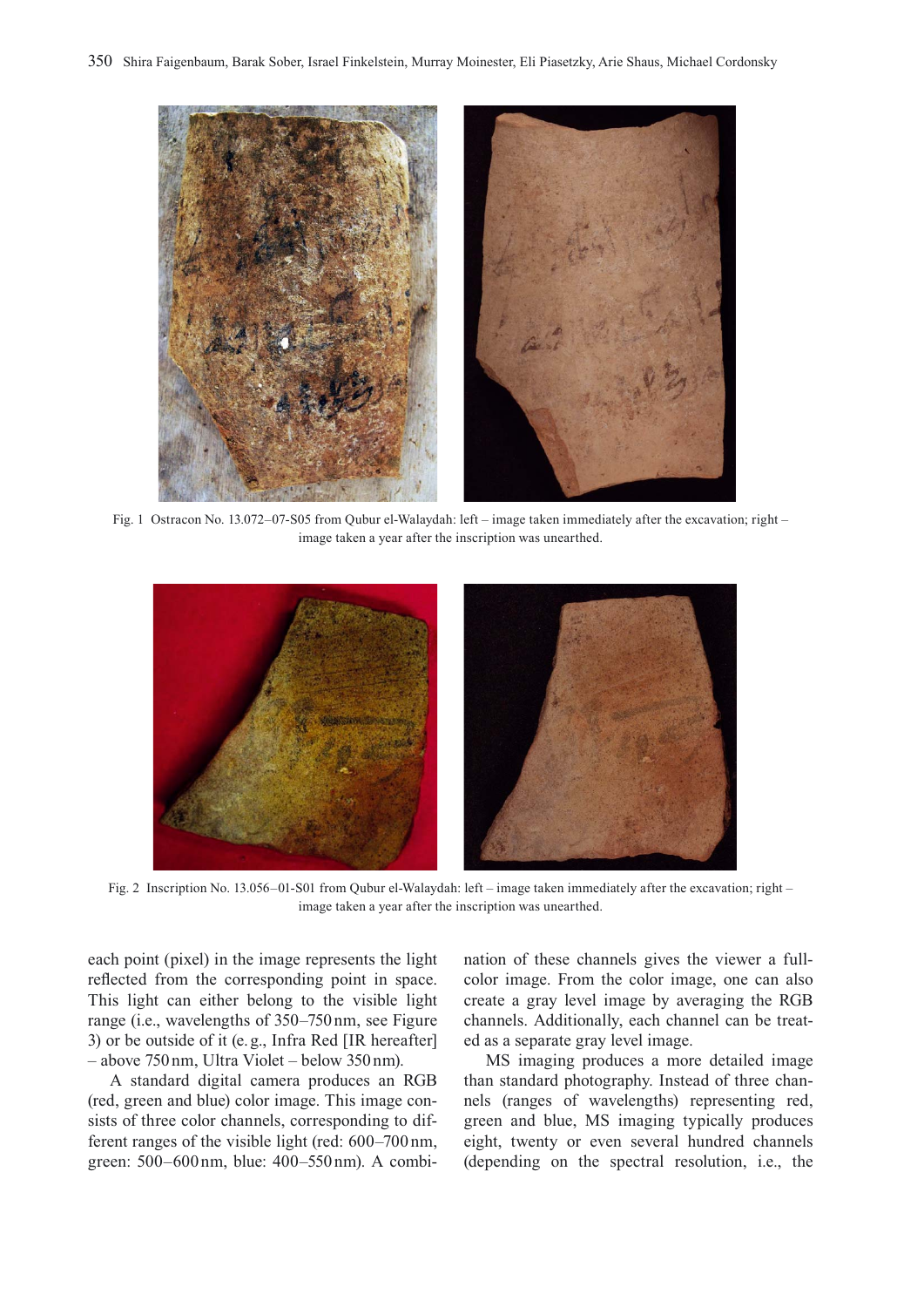

Fig. 3 The spectrum of visible light.



Fig. 4 An illustration of a multispectral cube.

wavelength range of each channel). The outcome of MS imaging is called a spectral cube (see Figure 4).

## *The imaging procedure*

An experimental study (FAIGENBAUM, SOBER et al. 2012) demonstrated that for each inscription, the optimal imaging wavelength is between 550nm and 950nm. Moreover, in order to capture the most favorable image, it is sufficient to use ten different band pass filters. Each of those filters allows only a specific light range to pass through to the camera sensors, producing ten images recording the reflection of each of these light ranges.

Following the recommended procedure, we used a standard digital camera, sensitive to the visible spectrum (i.e.,  $400-700$  nm). The internal sensors of the camera can record up to as much as 1000 nm but digital camera manufacturers use IR cut filters to limit the sensitivity range to a maximum of 700 nm. Therefore, in order to enable the camera's IR wavelength sensitivity (i.e., up to 1000 nm), we removed the internal IR cut filter and replaced it with transparent glass. Thereafter, the spectrum was sliced into ten channels utilizing commercial external bandpass filters.

#### **3. Results**

Using the system described above, we produced a spectral cube of ten images for each inscription. We then used the Potential Contrast (PC) method to evaluate the legibility of each image in this rela tively small spectral cube). As described in (FAIGENBAUM, SOBER *et al.* 2012), the ostracon image resulting in the highest PC value has the optimum potential legibility. In the case of inscription No.  $13.056 - 01 - S01$  we found that the optimal wavelength range is 700-860 nm, while for ostracon No.  $13.072 - 07 - S05$  the range is  $600 - 715$  nm. Both of those ranges were covered by several filters. In order to improve the legibility of the image, we then performed contrast and brightness manipulations. These manipulations can be performed using any available image processing soft ware (e.g., ImageJ, GIMP, Adobe Photoshop, etc.).

Figure 5 provides a comparison of a color image of inscription No. 13.056-01-S01, taken recently, with a multispectral image from the optimal wavelength range. It is apparent that the new image, acquired by the MS system, significantly improves the overall legibility.

In the case of Inscription  $13.072 - 07 - S05$  (Figure  $6$ ), the reading of the beginning of the first line and the entire second line has been affected signif icantly by the MS images. A very important factor in the deciphering of the inscription was the variety of the optimal spectral images available. Several images were used to craft the hand-drawn facsimile of this inscription. For each region of the inscription, a different image was selected by the PC algorithm as the most legible. The reading is presented in (WIMMER and LEHMANN in this volume).

## **4. Concluding Remarks**

Following the study presented in (FAIGENBAUM, SOBER et al. 2012), we performed MS imaging and analysis of two Hieratic inscriptions found at Qubur el-Walaydah during the excavation season of 2010. The legibility of the new images is of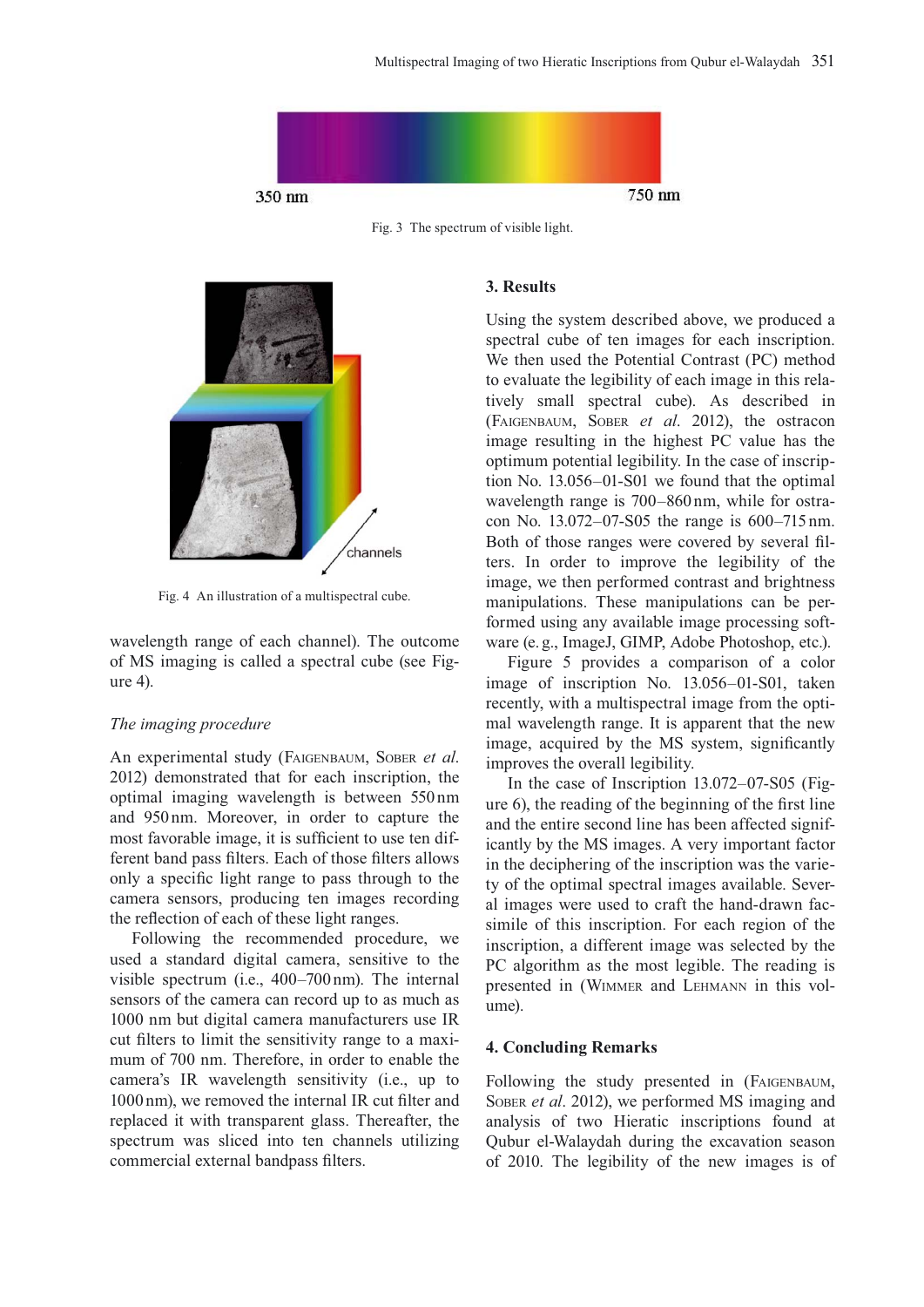

Fig. 5 Inscription No. 13.056–01-S01 from Qubur el-Walaydah: left – a color image taken a year after the inscription was unearthed; right – image taken with the MS system using the wavelength range of 670–715 nm.



Fig.6 Ostracon No. 13.072-07-S05 from Oubur el-Walaydah: left – a color image taken a year after the inscription was unearthed: right – image taken with the MS system at a wavelength range of 635–690 nm.

higher quality even when compared to images taken shortly after the excavation. These images were central to the process of deciphering the inscriptions undertaken by Stefan Jakob WIMMER (this volume).

This paper, and previous research, emphasise the importance of producing MS images of any ostracon as soon as possible after its discovery.

#### 5. Acknowledgments

The research leading to these results received funding from F.I.R.S.T. (Bikura) Individual Grant no. 644/08. It was also partially funded by the European Research Council under the European Community's Seventh Framework Programme (FP7/2007-2013)/ERC grant agreement no. 229418, and by an Early Israel grant (New Hori